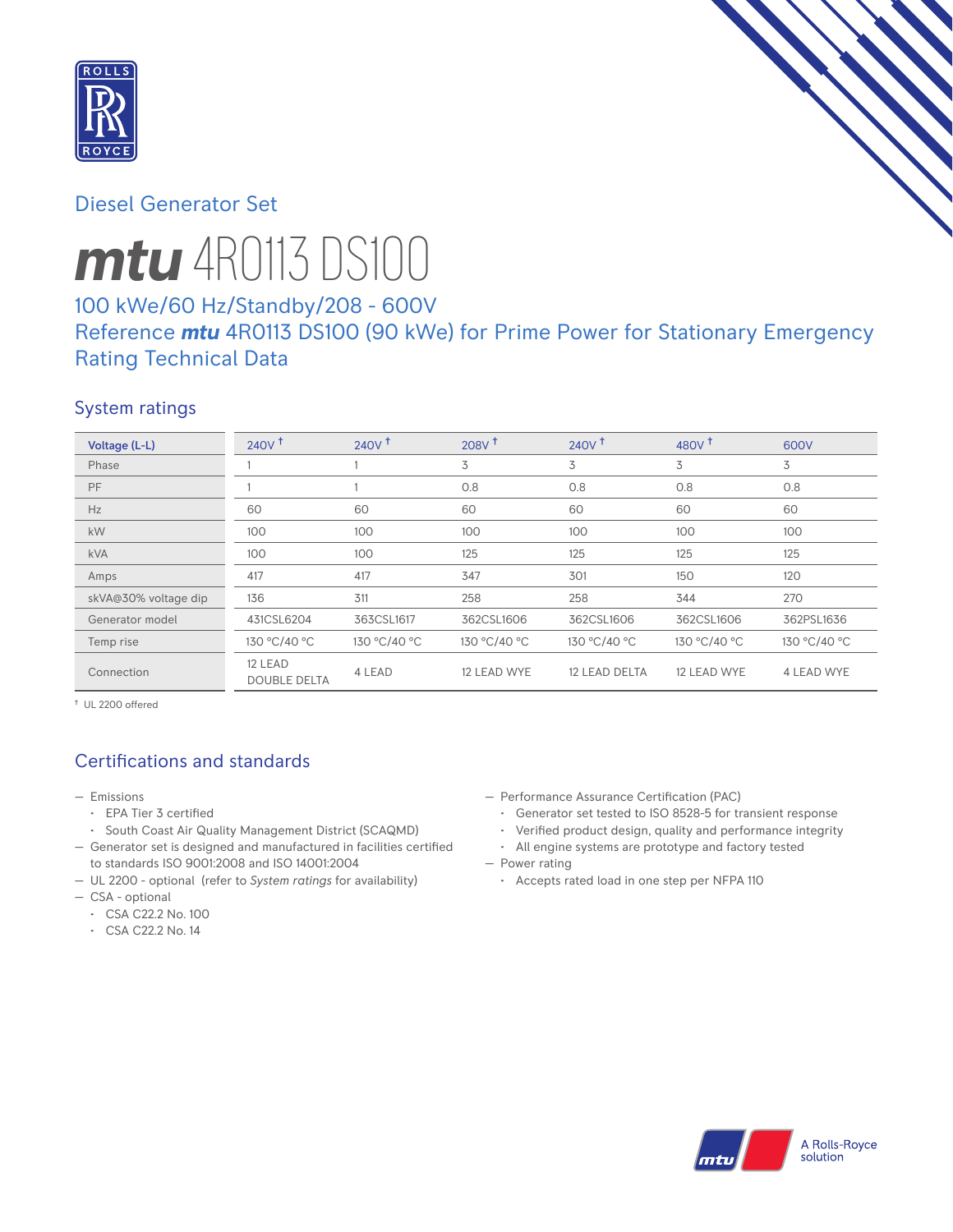### Standard features \*

- Single source supplier
- Global product support
- Two (2) Year/3,000 Hour Basic Limited Warranty
- 4045HF285 diesel engine
	- 4.5 liter displacement
	- 4-cycle
- Engine-generator resilient mounted
- Complete range of accessories
- Cooling system
	- Integral set-mounted
	- Engine-driven fan

## Standard equipment \*

#### Engine

- Air cleaner
- Oil pump
- Oil drain extension and shut-off valve
- Full flow oil filter
- Fuel filter with water seperator
- Jacket water pump
- Thermostat
- Blower fan and fan drive
- Radiator unit mounted
- Electric starting motor 12V
- Governor electronic isochronous
- Base formed steel
- SAE flywheel and bell housing
- Charging alternator 12V
- Battery box and cables
- Flexible fuel connectors
- Flexible exhaust connection
- EPA certified engine

#### Generator

- NEMA MG1, IEEE, and ANSI standards compliance for temperature rise and motor starting
- Self-ventilated and drip-proof
- Superior voltage waveform
- Solid state, volts-per-hertz regulator
- $\pm$  1% voltage regulation no load to full load
- Brushless alternator with brushless pilot exciter
- 4 pole, rotating field
- 130 °C maximum standby temperature rise
- 1-bearing, sealed
- Flexible coupling
- Full amortisseur windings
- 125% rotor balancing
- 3-phase voltage sensing
- 100% of rated load one step
- 5% maximum total harmonic distortion
- Generator
	- Brushless, rotating field generator
	- 2/3 pitch windings
	- 300% short circuit capability with optional Permanent Magnet Generator (PMG)
- Digital control panel(s)
	- UL recognized, CSA certified, NFPA 110
	- Complete system metering
	- LCD display

### Digital control panel(s)

- Digital metering
- Engine parameters
- Generator protection functions
- Engine protection
- SAE J1939 Engine ECU Communications
- Windows®-based software
- Multilingual capability
- Communications to remote annunciator
- Programmable input and output contacts
- UL recognized, CSA certified, CE approved
- Event recording
- IP 54 front panel rating with integrated gasket
- NFPA 110 compatible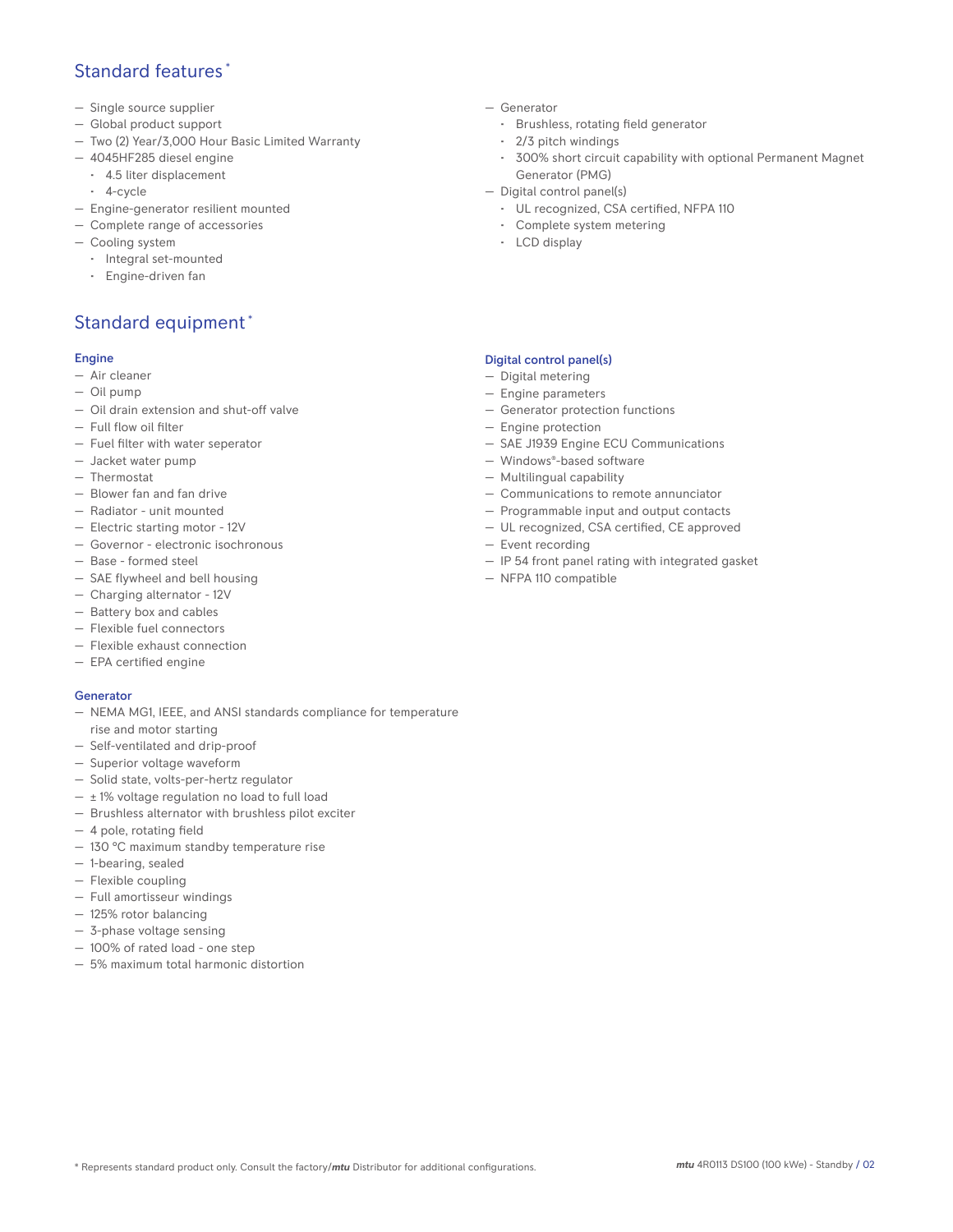# Application data

### Engine

| Manufacturer                         | John Deere  |
|--------------------------------------|-------------|
| Model                                | 4045HF285   |
| Type                                 | 4-cycle     |
| Arrangement                          | 4-inline    |
| Displacement: $L$ (in <sup>3</sup> ) | 4.5(275)    |
| Bore: cm (in)                        | 10.6(4.19)  |
| Stroke: cm (in)                      | 12.7(5)     |
| Compression ratio                    | 19:1        |
| Rated rpm                            | 1,800       |
| Engine governor                      | <b>JDEC</b> |
| Maximum power: kWm (bhp)             | 118 (158)   |
| Steady state frequency band          | ± 0.25%     |
| Air cleaner                          | dry         |
|                                      |             |

### Liquid capacity

| Total oil system: L (gal)             | 12(3.2)<br>12.5(3.3) |  |
|---------------------------------------|----------------------|--|
| Engine jacket water capacity: L (gal) |                      |  |
| System coolant capacity: L (gal)      | 20.1(5.3)            |  |

#### Electrical

| Electric volts DC                                            |     |
|--------------------------------------------------------------|-----|
| Cold cranking amps under -17.8 $^{\circ}$ C (O $^{\circ}$ F) | 925 |
| Batteries: group size                                        | .31 |
| Batteries: quantity                                          |     |
|                                                              |     |

#### Fuel system

| Fuel supply connection size    | -6 JIC 37° female |
|--------------------------------|-------------------|
| Fuel return connection size    | -6 JIC 37° female |
| Maximum fuel lift: m (ft)      | 2(6.7)            |
| Recommended fuel               | diesel #2         |
| Total fuel flow: L/hr (gal/hr) | 74.6 (19.7)       |
|                                |                   |

#### Fuel consumption

| ו טטו טטווטטווואַנוטוו<br>At 100% of power rating: L/hr (gal/hr) | 31(8.2)      |
|------------------------------------------------------------------|--------------|
| At 75% of power rating: L/hr (gal/hr)                            | 25(6.6)      |
|                                                                  |              |
| At 50% of power rating: L/hr (gal/hr)                            | 17.8(4.7)    |
| Cooling - radiator system                                        |              |
| Ambient capacity of radiator: °C (°F)                            | 50 (122)     |
| Maximum restriction of cooling air: intake                       |              |
| and discharge side of radiator: kPa (in. H <sub>2</sub> O)       | 0.12(0.5)    |
| Water pump capacity: L/min (gpm)                                 | 180 (48)     |
| Heat rejection to coolant: kW (BTUM)                             | 62 (3,544)   |
| Heat rejection to air to air: kW (BTUM)                          | 19.8 (1,127) |
| Heat radiated to ambient: kW (BTUM)                              | 16.2 (919)   |
| Fan power: kW (hp)                                               | 6.5(8.7)     |
| Air requirements                                                 |              |
| Aspirating: *m <sup>3</sup> /min (SCFM)                          | 8.2(288)     |
| Air flow required for radiator                                   |              |
| cooled unit: *m <sup>3</sup> /min (SCFM)                         | 187 (6,587)  |
| Remote cooled applications; air flow required for                |              |
| dissipation of radiated generator set heat for a                 |              |
| maximum of 25 °F rise: *m <sup>3</sup> /min (SCFM)               | 59 (2,074)   |
|                                                                  |              |
| * Air density = $1.184 \text{ kg/m}^3 (0.0739 \text{ lbm/ft}^3)$ |              |
| <b>Exhaust system</b>                                            |              |
| Gas temperature (stack): °C (°F)                                 | 580 (1,076)  |
| Gas volume at stack temperature: m <sup>3</sup> /min (CFM)       | 22.8 (805)   |
| Maximum allowable back pressure at                               |              |
| outlet of engine, before piping: kPa (in. H <sub>2</sub> 0)      | 7.5(30)      |
|                                                                  |              |